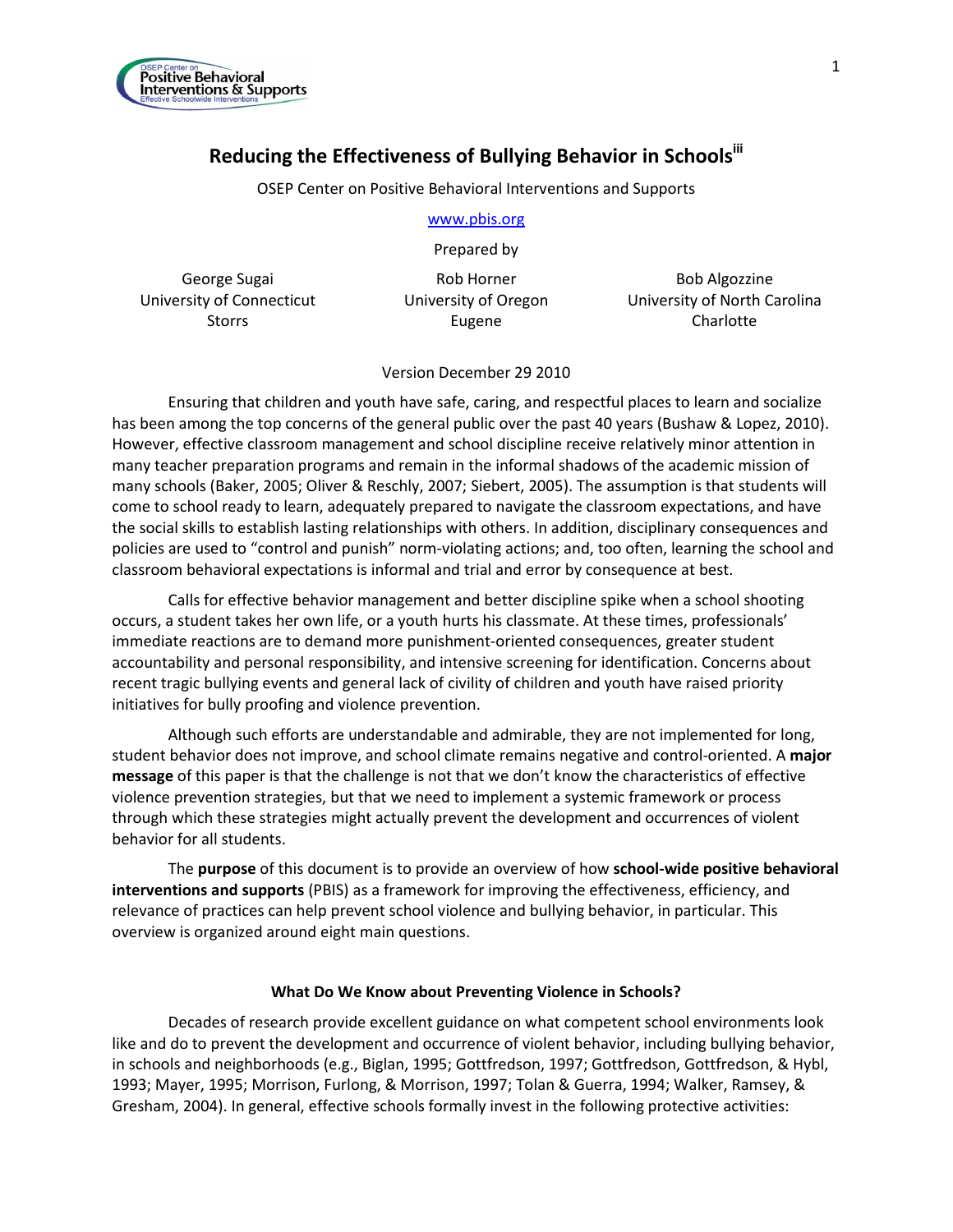

OSEP Center on<br>Positive Behavioral<br>Interventions & Supports

- 2. Establishment of positive school and classroom social cultures where teaching and learning are emphasized.
- 3. Challenging and engaging instructional practices that effectively maximize academic success for all students.
- 4. Continuous, positive, and active supervision and monitoring of student behavior and learning.
- 5. Regular, frequent, and positive acknowledgements and reinforcement for student displays of academic and social behavior success.
- 6. Active involvement of all students and family, faculty, and community members.
- 7. Multi-year and multi-component approaches to implementation.
- 8. Adults who model the same positive social behaviors and values expected of students.

## **What is "Positive Behavioral Interventions and Supports?**

PBIS IS a prevention-oriented multi-tiered framework for school personnel to (a) organize evidence-based practices, (b) implement those practices with high fidelity, and (c) maximize academic and social behavior outcomes for all students (Sugai et al., 1999). It is important to understand that PBIS is NOT a packaged curriculum, scripted intervention, or manualized strategy, and is grounded in the eight protective activities summarized in the answer for the previous question.

To maximize the impact of effective violence prevention strategies, careful attention must be directed to the systemic supports that enable accurate, durable, and scalable implementation (Fixsen et al., 2005). In 1996, the U.S. Congress reauthorized the Individuals with Disabilities Education Improvement Act (IDEIA), and included authority to establish the National Technical Assistance Center for Positive Behavioral Interventions and Supports (PBIS, [www.pbis.org\)](http://www.pbis.org/). The Center's primary responsibility is the study, demonstration, and dissemination of evidence-based, prevention-oriented practices and systems that promote positive and effective classroom and school social cultures.

## **How Does School-wide PBIS Relate to the Prevention of Bullying Behavior?**

School-wide PBIS begins with the premise that all students should have access to supports to prevent the development and occurrence of problem behavior, including bullying behavior. To avoid stigmatizing any student, school-wide PBIS emphasizes what a student does and where it occurs. Instead of negatively labeling a student as a bully, victim, perpetrator, or aggressor, the emphasis is on labeling what the student does, for example, name-calling, teasing, intimidation, verbal aggression, and cyberharassment. Bullying behavior is always described in the context or setting in which it occurs, for example, cyberspace, hallway, dance, field trip, bus, or other "setting."

From a school-wide PBIS perspective, successful prevention of bullying behavior is linked directly to teaching adults and students (a) what bullying looks like, (b) what to do before and when bullying behavior is observed, (c) how to teach others what to do, and (d) how to establish a positive and preventive environment that reduces the effectiveness of bullying behavior (Ross, Horner, & Stiller, 2009).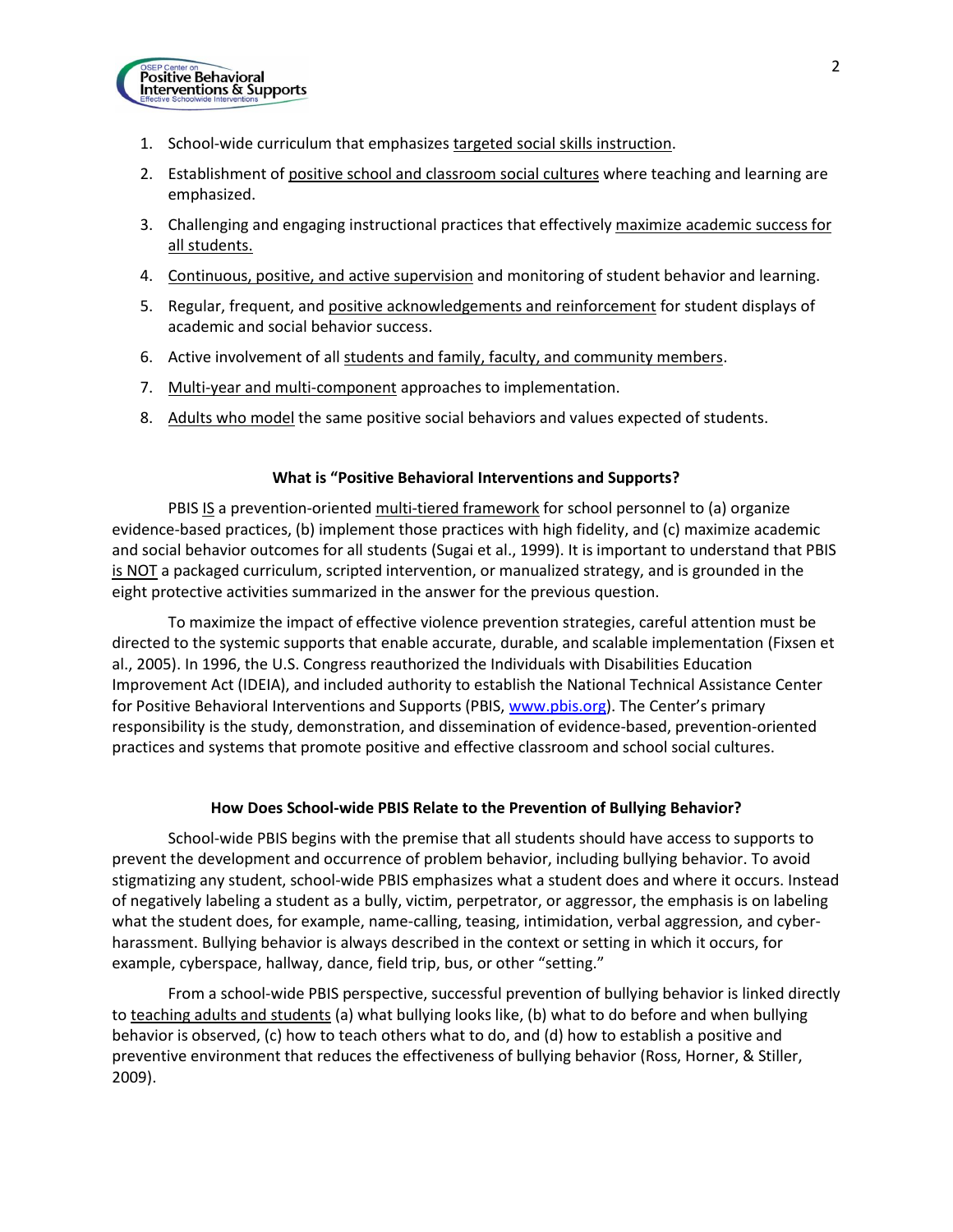

## **What is the PBIS Approach to Preventing Bullying Behavior?**

PBIS takes a multi-tiered responsiveness-to-intervention approach to preventing bullying behavior (Bradley, Danielson, & Doolittle, 2007; Sugai & Horner, 2009), which is derived directly from the "3-tiered" public health prevention logic (Walker et al., 1996).

At Tier I, all students and staff are taught directly and formally about how to behave in safe, respectful, and responsible ways across all school settings. The emphasis is on teaching and encouraging positive social skills and character traits. If implemented well, most students will benefit and be successful (Lewis & Sugai, 1999; Taylor-Greene et al., 1997; Sugai et al., 1999).

At Tier II, students whose behaviors do not respond to Tier I supports are provided additional preventive strategies (Crone, Hawken, & Horner, 2010; Fairbanks, Sugai, Guardino, & Lathrop, 2007) that involve (a) more targeted social skills instruction, (b) increased adult monitoring and positive attention, (c) specific and regular daily feedback on their behavioral progress, and (d) additional academic supports, if necessary.

At Tier III, students whose behaviors do not respond to Tier I and II supports are provided intensive preventive strategies (Crone & Horner, 2003; Eber, Sugai, Smith, & Scott, 2002; Walker, Ramsey, & Gresham, 2004) that involve (a) highly individualized academic and/or behavior intervention planning; (b) more comprehensive, person-centered and function-based wraparound processes; and (c) school-family-community mental health supports.

From a prevention and responsiveness-to-intervention perspective, not all students respond equally to bully prevention strategies because of a variety of risk and protective factors, for example, behavioral learning history, socio-economic status, social skill competence, academic achievement, disability, peer and family influences (Biglan, 1995; Mayer, 1995; Spivak & Prothrow-Stith, 2001; Walker, Ramsey, & Gresham, 2004). Effective Tier I prevention programs are intended to support most students and then to identify when more intensive and specialized assistance (Tier II and III) is required. This logic is important for students who engage in bullying behavior as well as those who are targets and observers of bullying behaviors. It is important to note that increasing the severity and number of more punishing consequences is not emphasized.

Many evidence-based practices for preventing bullying behavior are available (Bradshaw, Johnson, 2011; Elliott, Hamburg, & Williams, 1998; Espelage & Swearer, 2003; Lipsey & Wilson, 1993; Mayer, 1995; Morrison, Furlong, & Morrison, 1997; Olweus, Limber, & Mihalic, 1990; Ross & Horner, 2009); however, their effectiveness and durability are dependent upon the use of good data systems, efficient progress monitoring tools, competent school personnel, on-going and embedded professional development, formal coaching and coordination supports, and adequate school and district systems to sustain meaningful outcomes with accurate implementation (Fixsen et al., 2005; PBIS Implementation Blueprint, 2010; PBIS Evaluation Blueprint, 2009).

## **What Costs are Associated with Implementing PBIS?**

The National PBIS Center is funded by the Office of Special Education Programs in the U.S. Department of Education to disseminate and provide technical assistance to schools, districts, and states. The PBIS Center's website ([www.pbis.org\)](http://www.pbis.org/) provides a comprehensive collection of free and downloadable materials related to the multi-tiered approach to PBIS, including bullying behavior prevention.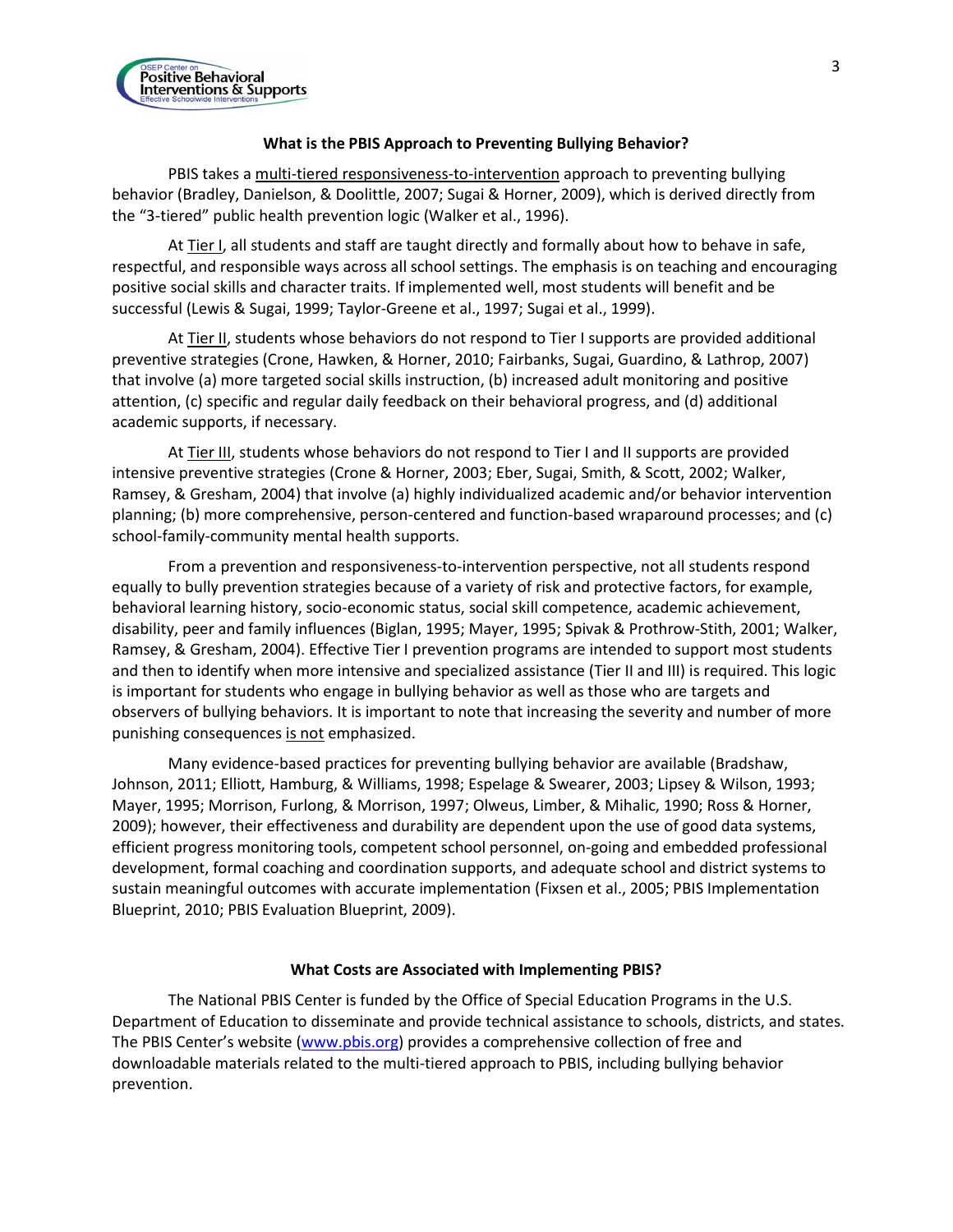

Contact information for a network of state and district implementation efforts is also available at the website. Some states have formalized their training and professional development efforts such that costs are minimized. PBIS state coordinators can be contacted for more information about school and district implementation opportunities and costs.

Although specific trainer costs may vary depending on whether a state or district has established its own training capacity or relies on external trainers, a school's major costs will be associated with professional development days for a PBIS leadership team to develop, implement, and monitor the progress of a PBIS action plan (e.g., substitute teachers). Professional development costs depend on demographic characteristics (e.g., school and district size, number of schools, prior PBIS experiences). During the initial implementation years, schools should expect each team member to participate in 4 to 6 full days of professional development, and implementation action planning (PBIS Professional Development Blueprint, 2010).

Because implementation occurs in phases, the first two to three years are focused on establishing the working infrastructure and capacity for initial implementation of the three-tiered prevention continuum, especially Tier I supports. Over time, action planning shifts to sustaining and improving implementation outcomes, behavioral capacity, and efficiency, and addressing other behavioral needs.

Most importantly, before implementing any PBIS component, schools, districts, and states are encouraged to complete a self-assessment audit of existing behavioral initiatives, programs, interventions, and priorities. The goal is to discontinue ineffective or poorly implemented practices, adjust effective initiatives to improve efficiency and durability, and combine or integrate efforts that have similar outcome expectations and objectives. PBIS implementation cannot be an "add-on" to existing initiatives and programs. Instead, existing resources are re-invested in the smallest number of the most effective, efficient, and relevant practices and initiatives possible. Doing a few things really well is preferred to doing many things partially, or not at all.

## **Does PBIS Work Better with Different Groups, Settings, or Contexts?**

The research base for PBIS is established and expanding (e.g., Bradshaw, Mitchell, & Leaf, 2010; Horner, Sugai, & Anderson, 2010; Horner et al., 2009; Safran & Oswald, 2003). In general, experimental and quasi-experimental studies have demonstrated that when implemented with fidelity, school-wide PBIS is associated with improvements in perceived school health and safety; decreases in disciplinary referrals, detentions, and suspensions; increases in academic achievement; and improvements in concerns related to over-representation and disproportionality for students with disabilities and of color.

Although PBIS implementation has generally occurred at the elementary and middle school levels, high school applications are expanding. In general, the elements, processes, practices, and systems of PBIS are similar across all school levels; however, the specific appearance and implementation characteristics vary based on developmental, cultural, linguistic, organizational, etc. features of individual schools and communities (Flannery et al., 2009).

## **What Does School-wide PBIS Look like When Bullying Behavior needs to be Addressed?**

By investing in the implementation of multi-tiered prevention frameworks, like PBIS, schools are creating school cultures that prevent the development and occurrences of bullying behavior. However, if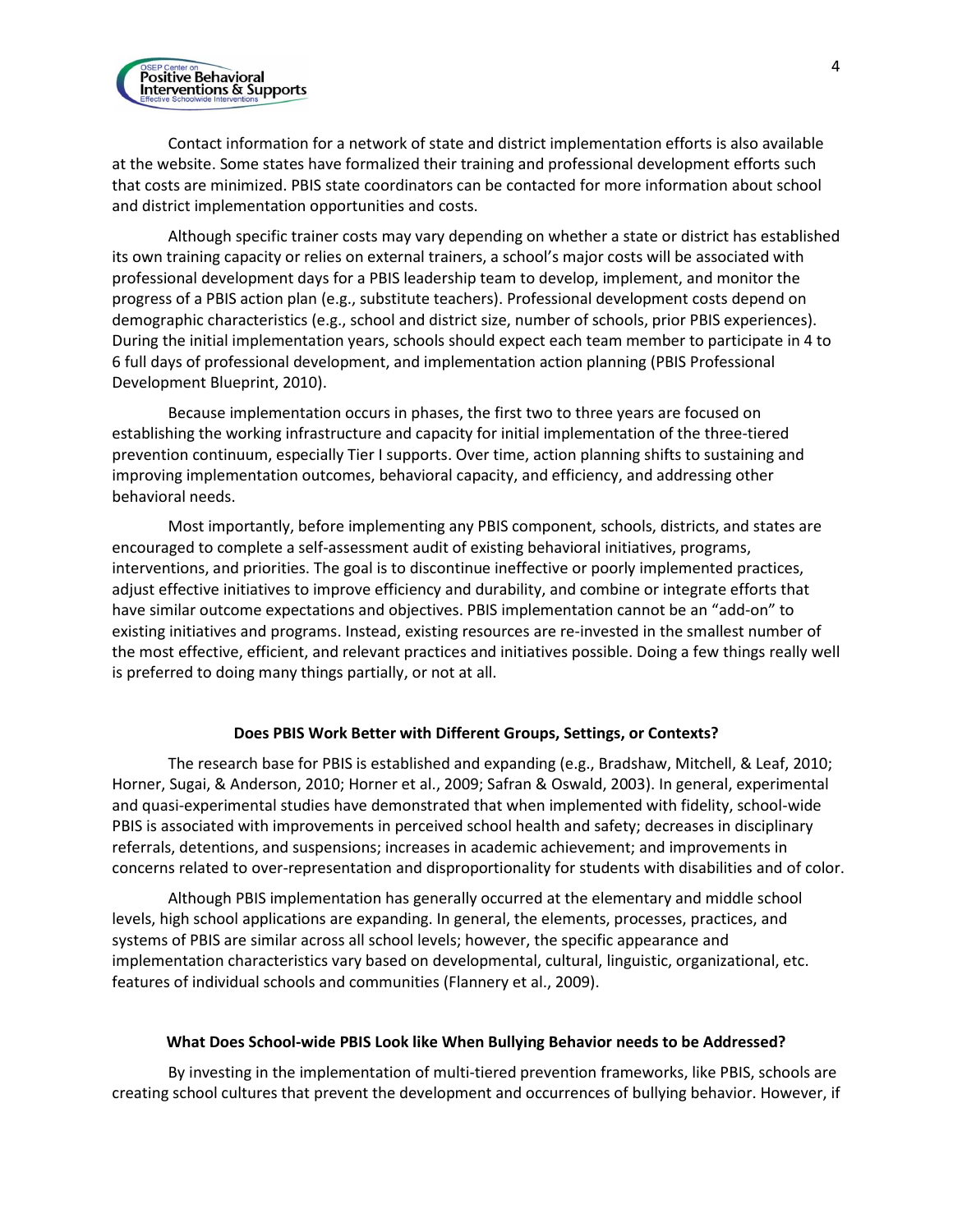

a school suspects that bullying behavior might be becoming problematic, a team-based and data-driven problem-solving process is initiated. The following table summarizes the key features of this process.

## **PBIS Steps to Addressing Bullying Behavior at School**

**Step 1**. If bullying behavior is identified as a concern, members of a PBIS school leadership team would start by examining their discipline data to determine

- $\Box$  How often specific bullying behaviors (e.g., verbal/physical aggression, intimidation, teasing) were occurring.
- $\Box$  Where those behaviors were being reported (e.g., hallways, parking lots, cyberspace).
- $\Box$  How many and which students are involved in displays of bullying behavior (including students who are targets and/or observers of bullying behavior).
- $\Box$  Which staff members have been involved in bullying behavior incidents.
- $\Box$  When during the day (time/period) and week are bullying behavior being reported.

**Step 2**. A PBIS school leadership team would examine the extent to which Tier I practices and systems are being implemented accurately, fluently, and school-wide. The focus is on the extent to which staff members have

- $\Box$  Taught, provided practice for, and acknowledged the behaviors that represent three to five positive school-wide behavioral expectations (e.g., "respecting self, others, and environment;" "safety, responsibility, and honor").
- $\Box$  Actively and positively supervised all students across all school settings.
- $\Box$  Had high rates of positive interactions and contact with all students.
- $\Box$  Arranged their instruction so all students are actively academically engaged, successful, and challenged.

**Step 3.** To address bullying behaviors at Tier I, all students and staff would be taught a common strategy for preventing and responding to bullying behavior:

- $\Box$  How to avoid situations where bullying behavior is likely.
- $\Box$  How to intervene and respond early and quickly to interrupt bullying behavior, remove the social rewards for bullying behavior, and prevent bullying behavior from escalating.
- $\Box$  How to remove what triggers and maintains bullying behavior.
- $\Box$  How to improve the accuracy, fluency, and sustainability of implementation efforts.
- $\Box$  What to do when prevention efforts do not work.
- $\Box$  How and what to report and record when a bullying behavior incident occurs.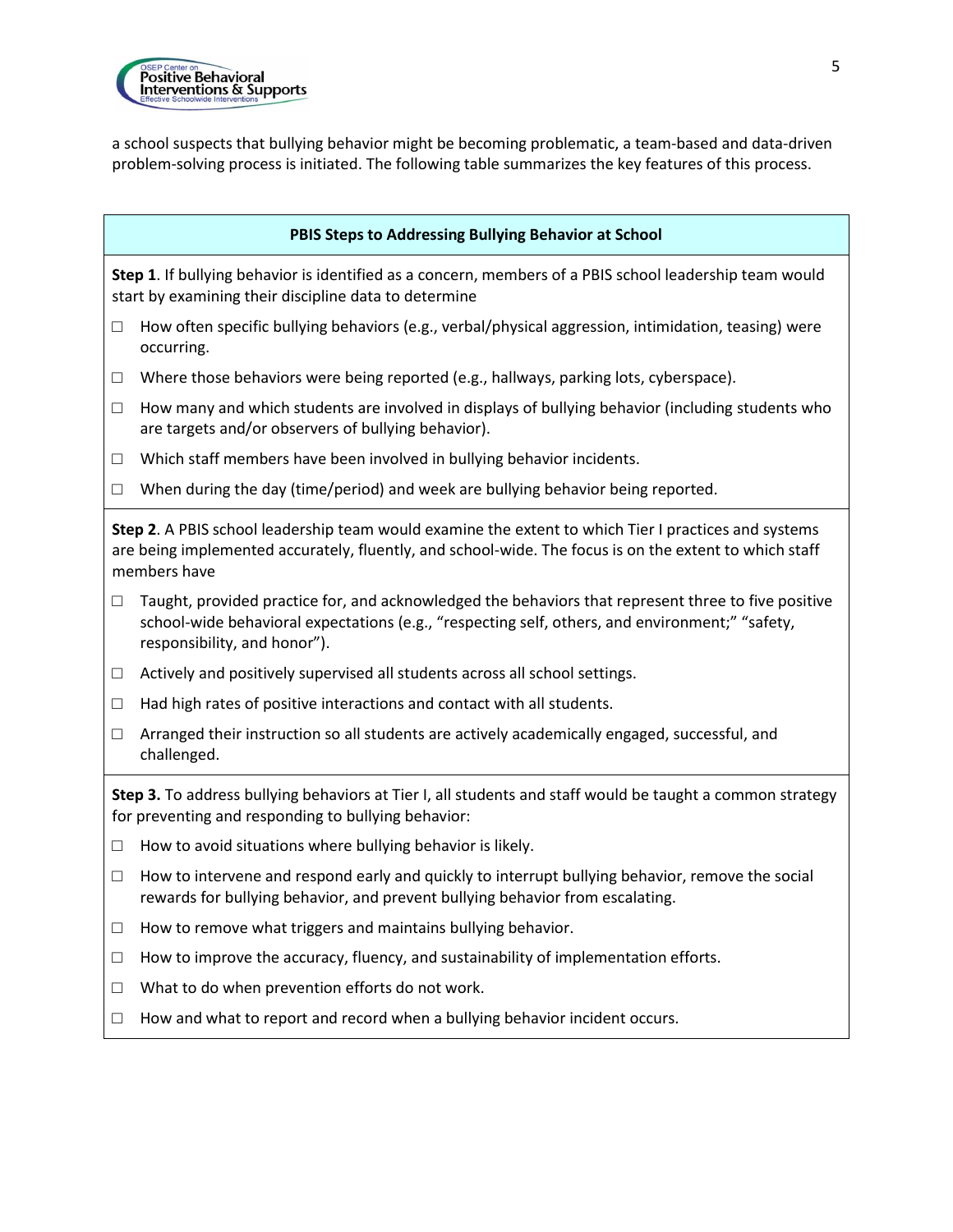

# **PBIS Steps to Addressing Bullying Behavior at School**

**Step 4**. If Steps 1 through 3 are done well, a relatively small proportion of students (initiators, targets, bystanders) will require more than Tier I supports. These students should not receive more of the same ineffective strategies, especially, more severe consequences. Instead, students whose bullying behavior does not improve should be considered for Tiers II and III supports.

- $\square$  These supports would be initiated by increasing consideration of behavioral function or purpose (e.g., "bully behavior results in access to bystander, target, and/or adult attention;" "target behavior results in access to peer and/or adult attention;" "bystander behavior results in access to initiator attention").
- $\Box$  Based on the function of a student's behavior, students would (a) begin the day with a check-in or reminder about the daily expectations; (b) be more overtly and actively supervised; (c) receive more frequent, regular and positive performance feedback each day; and (d) conclude each day with a checkout or debriefing with an adult.
- $\Box$  More intensive supports would be highly individualized, multi-disciplinary, trans-situational (i.e., school, family, community), and long-term.

**Step 5**. Improving and sustaining implementation of an effective intervention or practice requires that

- $\Box$  Accuracy and fluency of implementation are monitored frequently and regularly.
- $\Box$  Behavioral data are reviewed regularly.
- $\Box$  Intervention features are adapted to improve outcomes and sustain implementation.
- $\square$  Efficient and expert capacity is established to enable consideration of new or other behavioral concerns (scaling and continuous regeneration).

## **Where can more information about PBIS be found?**

Information about PBIS can be obtained from a number of sources:

- National Center on Positive Behavioral Interventions and Supports [\(www.pbis.org\)](http://www.pbis.org/)
- Office of Safe and Drug Free Schools [\(www.ed.gov/osdfs\)](http://www.ed.gov/osdfs)
- **The Office of Special Education Programs [\(www.ed.gov/osers/osep\)](http://www.ed.gov/osers/osep)**
- **Individual State Departments of Education**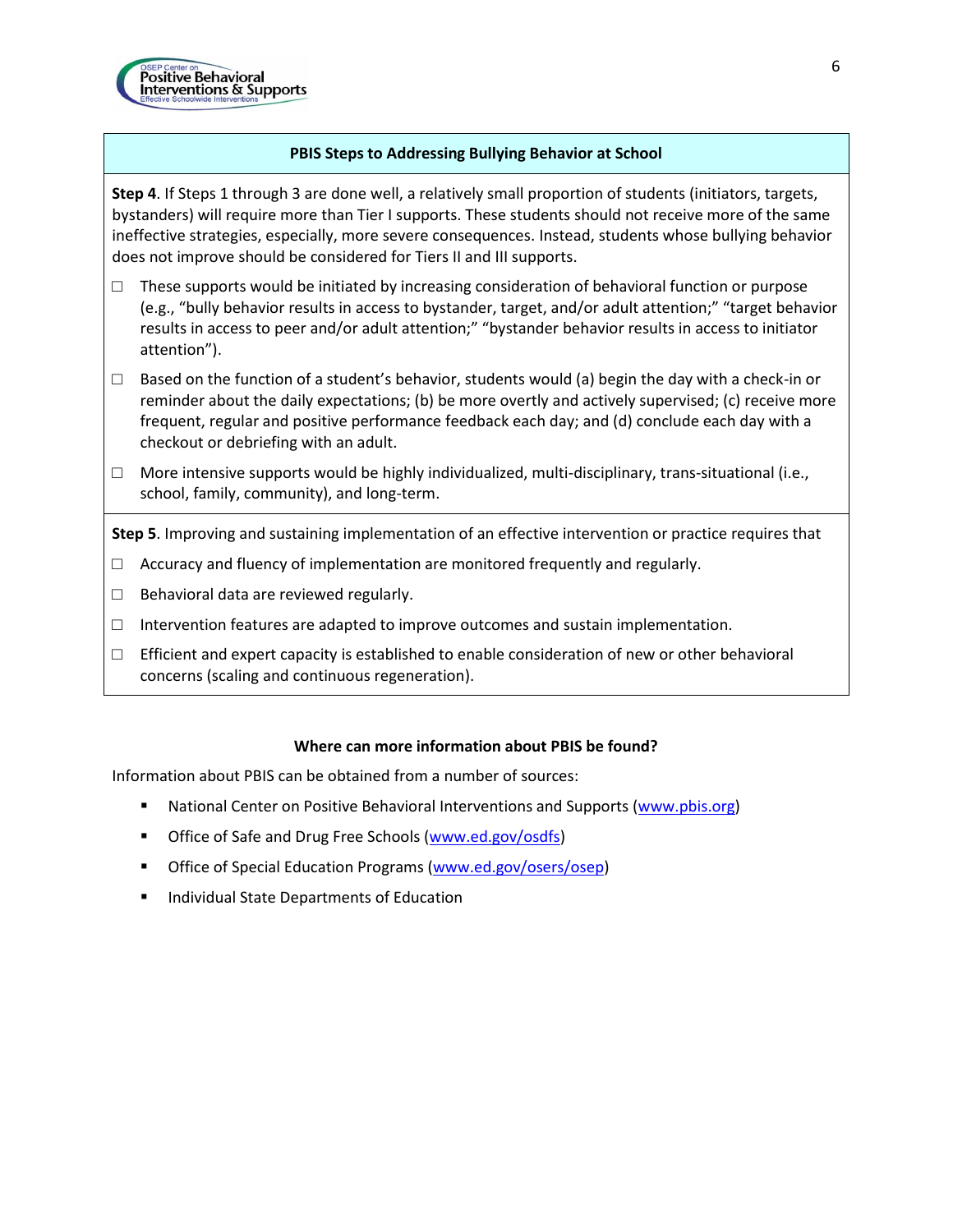

#### **References**

- Baker, P. H. (2005). Managing student behavior: How ready are teachers to meet the challenge? *American Secondary Education, 33*, 51-64.
- Biglan, A. (1995). Translating what we know about the context of antisocial behavior into a lower prevalence of such behavior. *Journal of Applied Behavior Analysis, 28,* 479-492.
- Bradley, R., Danielson, L., & Doolittle J. (2007). Responsiveness to intervention: 1997-2007. *Teaching Exceptional Children, 39*(5), 8-12.
- Bradshaw, C. P., & Johnson, R. M. (2011) (Eds.). Social context of bullying and peer victimization: An Implications for prevention and early intervention (special issue). *Journal of School Violence, 10*(2).
- Bradshaw, C. P., Mitchell, M. M., & Leaf, P. J. (2010). Examining the effects of School-Wide Positive Behavioral Interventions and Supports on student outcomes: Results from a randomized controlled effectiveness trial in elementary schools. *Journal of Positive Behavior Interventions, 12*, 133-148.
- Bushaw, W. J., & Lopez, S. J. (2010). A time for change. The 42<sup>nd</sup> annual Phi Delta Kappa/Gallup poll of the public's attitudes toward schools. *Kappan, 92*(1), 9-26.
- Crone, D.A., & Horner, R.H. (2003). *Building positive behavior support systems in schools: Functional behavioral assessment*. New York: Guilford.
- Crone, D. A., Hawken, L. S., & Horner, R. H. (2010). *Responding to problem behavior in schools: The Behavior Education Program.* New York: Guilford Press.
- Eber, L., Sugai, G., Smith, C., & Scott, T. M. (2002). Wraparound and Positive Behavioral Interventions and Supports in the Schools. *Journal of Emotional and Behavioral Disorders, 10*(3), 171-180.
- Elliott, D. S., Hamburg, B. A., & Williams, K. R. (1998) (Eds.). *Violence in American schools: A new perspecrtive.* New York: Cambridge University Press.
- Espelage, D. L., & Swearer, S. M., Research on school bullying and victimization: What have we learned and where do we go from here. *School Psychology Review, 32,* 365-383.
- Fairbanks, S., Sugai, G., Guardino, D., & Lathrop, M. (2007). Response to intervention: Examining classroom behavior support in second grade. *Exceptional Children, 73*, 288–310.
- Fixsen, D. L., Naoom, S. F., Blase, K. A., Friedman, R. M. & Wallace, F. (2005). Implementation Research: A Synthesis of the Literature. Tampa, FL: University of South Florida, Louis de la Parte Florida Mental Health Institute, The National Implementation Research Network (FMHI Publication #231).
- Flannery, K. B., Sugai, G. (2009). *School-wide PBIS implementation in high schools: Current practice and future directions.* Eugene, OR: Center on PBIS.
- Gottfredson, D. C. (1997). School-based crime prevention. In L. Sherman, D. Gottfredson, Mackenzie, D. J. Eck, P. Reuter, & S. Bushway (Eds.), *Preventing crime: What works, what doesn't, what's promising.* College Park, MD: Department of Criminology and Criminal Justice.
- Gottfredson, D. C., Gottfredson, G. D., & Hybl, L. G, (1993). Managing adolescent behavior: A multiyear, multischool study. *American Educational Research Journal, 30*, 179-215.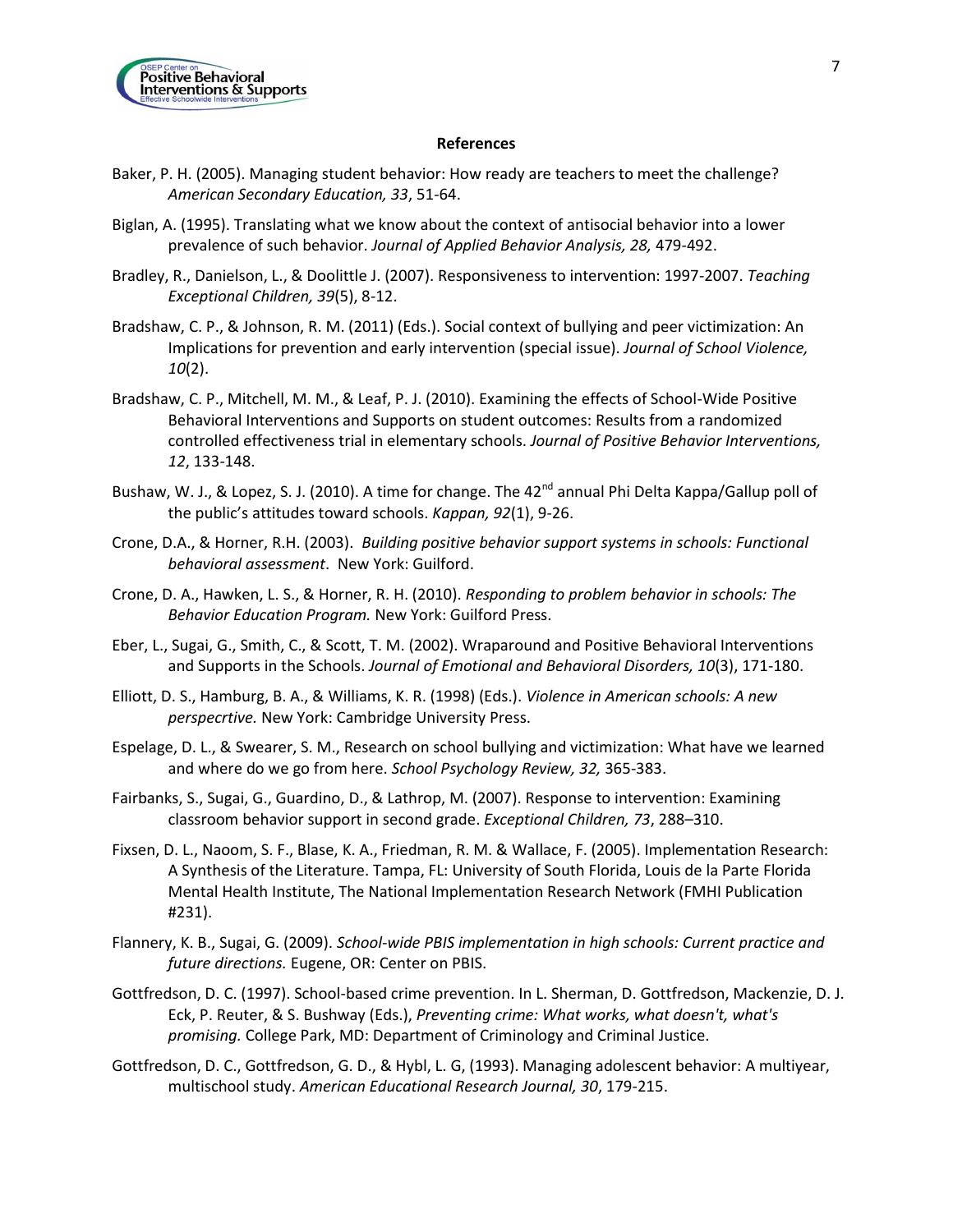

- Horner, R. H., Sugai, G., & Anderson, C. M. (2010). Examining the evidence base for school-wide positive behavior support. *Focus on Exceptionality, 42*(8), 1-14.
- Horner, R., Sugai, G., Smolkowski, K., Eber, L., Nakasato, J., Todd, A., & Esperanza, J., (2009). A randomized, wait-list controlled effectiveness trial assessing school-wide positive behavior support in elementary schools. *Journal of Positive Behavior Interventions, 11*, 133-145.
- Lewis, T. J., & Sugai, G. (1999). Effective behavior support: A systems approach to proactive school-wide management. *Focus on Exceptional Children, 31*(6), 1-24.
- Lipsey, M. W., & Wilson, D. B. (1993). The efficacy of psychological, educational, and behavioral treatment: Confirmation from meta-analysis. *American Psychologist, 48*, 1181-1209.
- Mayer, G. (1995). Preventing antisocial behavior in the schools. *Journal of Applied Behavior Analysis, 28*, 467-478.
- Morrison, G. M., Furlong, M. J., & Morrison, R. L. (1997). The safe school: Moving beyond crime prevention to school empowerment. In A. Goldstein & J. Cooley (Eds.), *The handbook of violence prevention.* New York: Guilford.
- Oliver, R. M., & Reschly, D. J. (2007). *Effective classroom management: Teacher preparation and professional development*. Washington, DC: National Comprehensive Center for Teacher Quality.
- Olweus, D., Limber, S., & Mihalic, S. (1990). *Blueprints for violence prevention: Bullying prevention program.* Boulder, CO: Center for Study and Prevention of Violence.
- OSEP Center on PBIS (2009). *PBIS evaluation blueprint.* [www.pbis.org.](http://www.pbis.org/)
- OSEP Center on PBIS (2010). *PBIS implementation blueprint* (2nd ed.)*.* [www.pbis.org.](http://www.pbis.org/)
- OSEP Center on PBIS (2010). *PBIS professional development blueprint.* [www.pbis.org.](http://www.pbis.org/)
- Ross. S. W., & Horner, R. H. (2009). Bully prevention in positive behavior support. Journal of *Applied Behavior Analysis, 42*, 747-759.
- Ross, S. Horner, R. H., & Stiller, B. (2009). *Bully prevention in Positive Behavior Support*[. www.pbis.org.](http://www.pbis.org/)
- Safran, S. P. & Oswald, K. (2003). Positive behavior supports: Can schools reshape disciplinary practices. *Exceptional Children, 69*, 361-373.
- Siebert, C. J. (2005). Promoting preservice teacher's success in classroom management by leveraging a local union's resources: A professional development school initiative. *Education, 125,* 385-392.
- Spivak, H., & Prothrow-Stith, D. (2001). The need to address bullying: An Important component of violence prevention. *Journal of the American Medical Association, 285,* 2131-2132
- Sugai, G., & Horner, R. H. (2009). Responsiveness-to-intervention and school-wide positive behavior supports: Integration of multi-tiered approaches*. Exceptionality, 17,* 223-237.
- Sugai, G., Horner, R. H., Dunlap, G. Hieneman, M., Lewis, T. J., Nelson, C. M., Scott, T., Liaupsin, C., Sailor, W., Turnbull, A. P., Turnbull, H. R., III, Wickham, D. Reuf, M., & Wilcox, B. (2000). Applying positive behavioral support and functional behavioral assessment in schools. *Journal of Positive Behavioral Interventions, 2,* 131-143*.*
- Taylor-Greene, S., Brown, D., Nelson, L., Longton, J., Gassman, T., Cohen, J., Swartz, J., Horner, R. H., Sugai, G., & Hall, S. (1997). School-wide behavioral support: Starting the year off right*. Journal of Behavioral Education, 7*, 99-112.